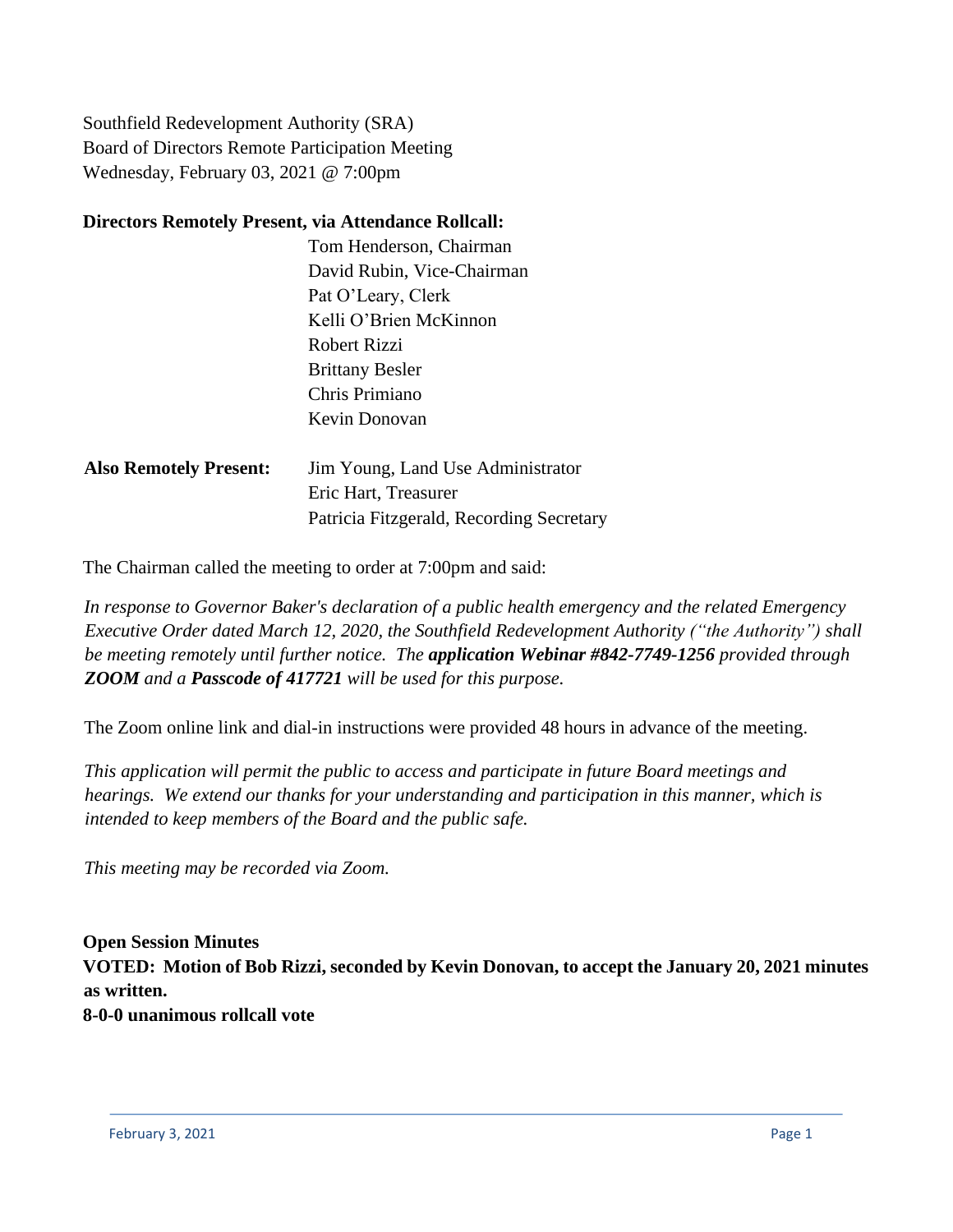## **Blight Ordinance**

Chris Primiano raised a concern about the condition of the existing and former Navy-owned buildings as well as gravel/rock processing activities occurring on property owned by Washington Capital.

Discussion ensued around enforcement of Weymouth's blight ordinance as well as whether or not the processing activities required specific permitting.

Mr. Primiano did not suggest that the Authority needed its own ordinance, but that he wanted to discuss these concerns and identify whether or not any actions should be taken.

The discussion was tabled, and it was agreed that further review of the processing activities was warranted.

## **VOTED: Motion of Chris Primiano, seconded by Bob Rizzi, to table the blight ordinance discussion 8-0-0 unanimous rollcall vote**

### **Treasurer's Report**

-Resolution for Amendment to Exhibit A (Series 2020A Improvements) of the 2010A Infrastructure Development Revenue Bond Refunding Amended and Restated Trust Indenture:

Chairman Henderson said in order to upgrade a section of sewer pipe on Route 18, \$23,200 is now needed for the design work. This work can be defined as a specific project under the 2020A Bond Indenture, and a resolution has been prepared and reviewed by bond counsel.

Chairman Henderson read the resolution:

WHEREAS, the Southfield Redevelopment Authority (the "Authority") issued its \$13,295,000 Infrastructure Development Revenue Refunding Bonds, Series 2020A, dated December 18, 2020 (the "Bonds"), pursuant to Chapter 291 of the Acts of 2014, as amended (the "Act"), and the Authority's Amended and Restated Trust Indenture dated as of December 1, 2020 (the "Indenture"), between the Authority and Wells Fargo Bank, N.A., as bond trustee (the "Trustee"), in order to refund the Authority's Infrastructure Development Revenue Bonds, Series 2010A, pay costs of issuing the Bonds, fund a reserve fund for the Bonds, and pay costs of certain public infrastructure projects identified in Exhibit A of the Indenture, as the same may be amended from time to time (the "Series 2020A Improvements"); and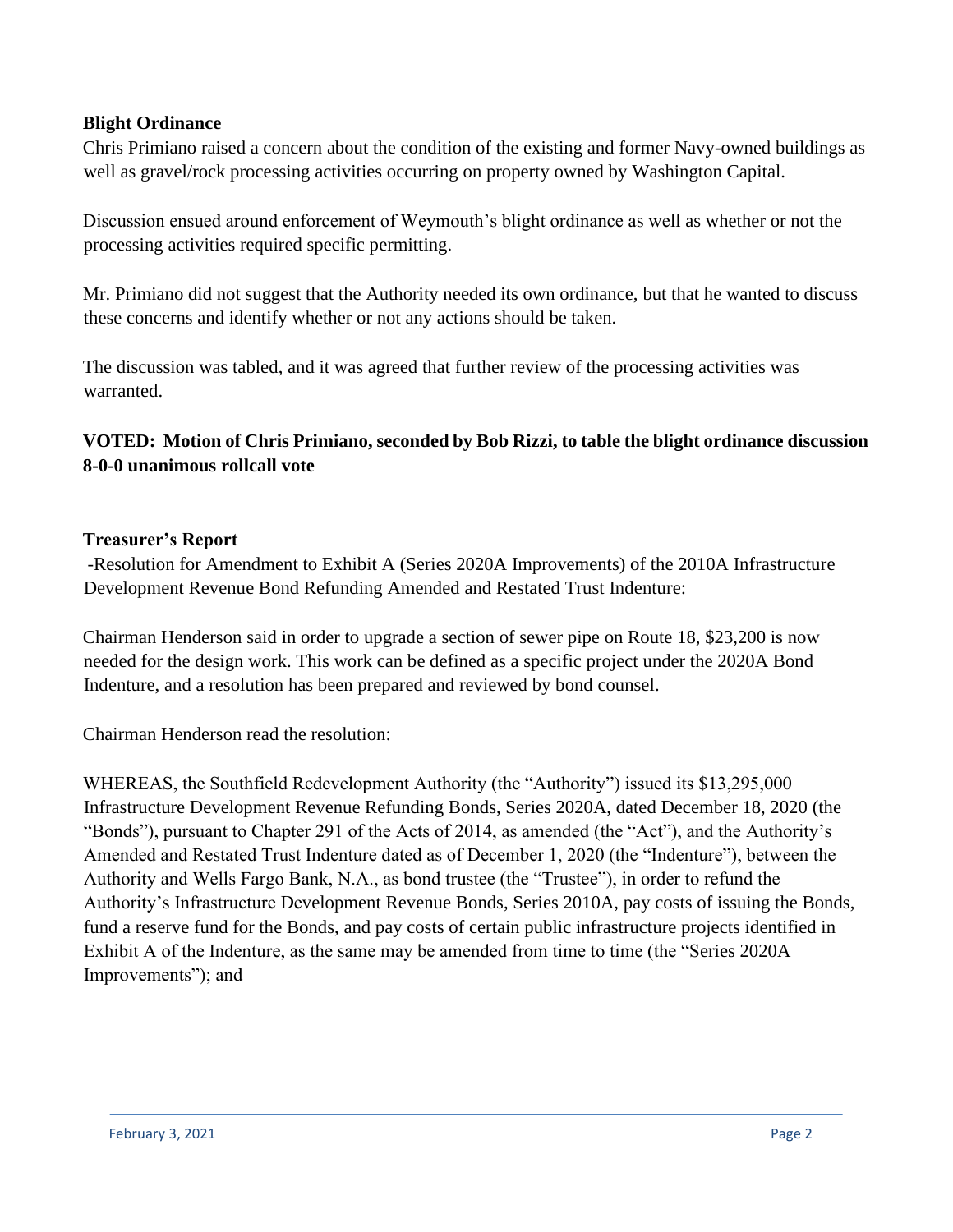WHEREAS, the Indenture authorizes the Authority to amend Exhibit A and the list of Series 2020A Improvements by resolution of the Board of the Authority;

WHEREAS, the Authority wants to proceed with funding the design and technical specifications for the Route 18 Sewer Work project, which is one of the Series 2020A Improvements, and must amend Exhibit A to identify such preliminary costs of the Route 18 Sewer Work project as a separate and distinct project component constituting its own Series 2020A Improvement in order to satisfy certain requirements of the Indenture;

NOW, THEREFORE, BE IT RESOLVED by the members of the Board of the Authority, pursuant to the Act, as follows:

Section 1. The Authority hereby approves the use of \$23,200 of proceeds of the Bonds to fund costs of designing and preparing technical specifications for the Route 18 Sewer Work project (the "Project"). Pursuant to Section 10.01(c) of the Indenture, the Authority hereby amends Exhibit A of the Indenture to add the Project as new Series 2020A Improvement eligible for funding from proceeds of the Bonds, which amended Exhibit A shall be in the form attached hereto.

Section 2. Each Authorized Officer (as defined in the Indenture), acting singly, is hereby authorized to do all acts and things, and to approve, execute and deliver any and all documents, certificates, and other instruments necessary or desirable to effectuate the amendment to Exhibit A of the Indenture, including, without limitation, a supplemental indenture by and between the Authority and the Trustee providing for the amendment to Exhibit A of the Indenture.

Section 3. This Resolution shall take effect immediately.

# **VOTED: Motion of Tom Henderson, seconded by Bob Rizzi, to add the design plans and technical specifications for Route 18 sewer work, description, and preliminary costs, related to the Route 18 sewer work.**

## **8-0-0 unanimous rollcall vote**

## *Public Comments*

Mary Parsons of Rockland requested copies of documents discussed at the January 20<sup>th</sup> meeting and would like this evening's information as well; Chairman Henderson said he would provide it. Ms. Parsons also requested an update on development within the Abington and Rockland sections of the project.

Chairman Henderson said that will not be known until a Master Developer is on board. He will put it on the agenda for the next meeting.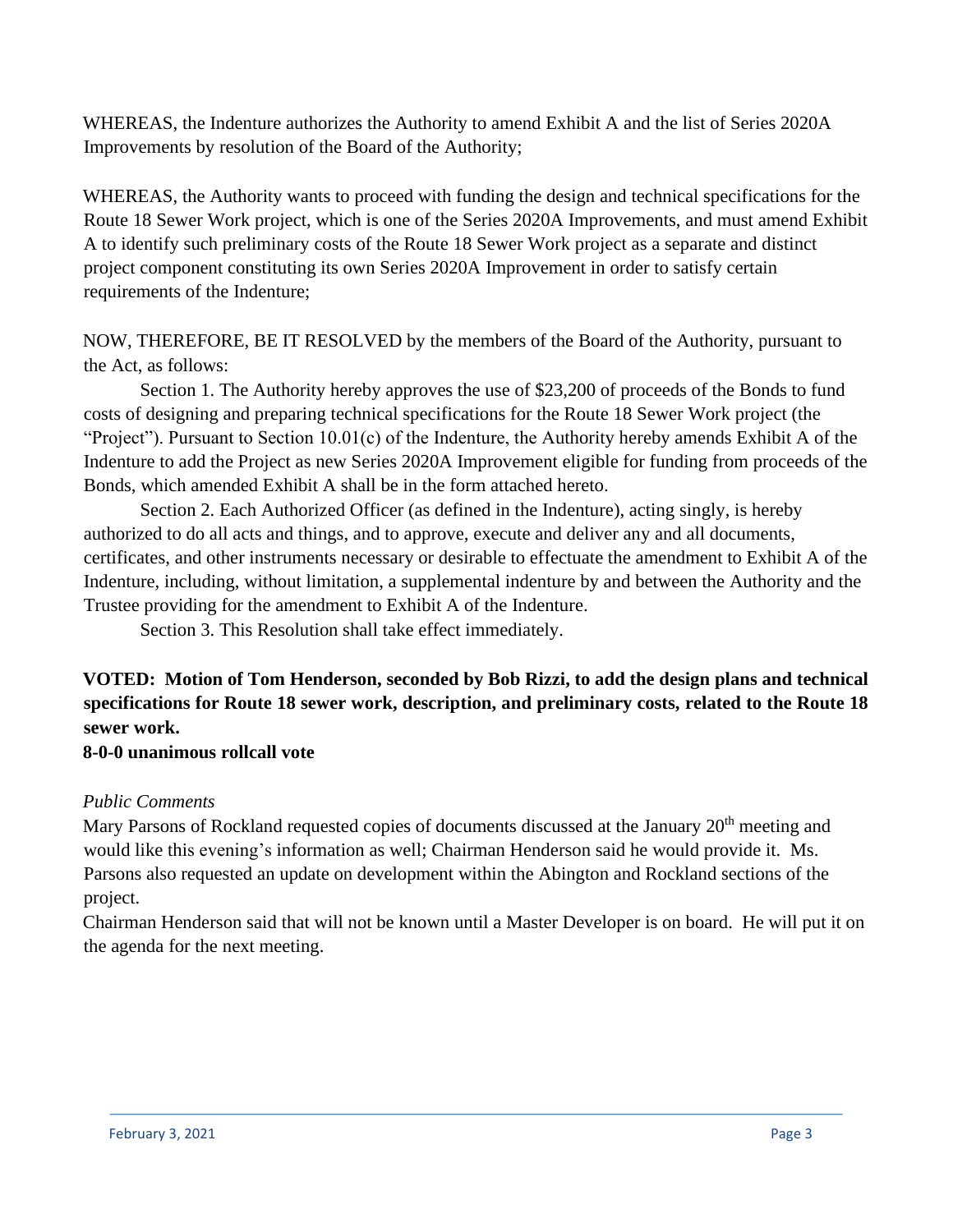### -Transfers

## **Measure 20-018 (RESCIND)**

Chairman Henderson said the funds that were recently transferred from the Stabilization Fund are no longer required as the expenses for the Route 18 sewer project design can now be paid from the Bond Proceeds.

# **VOTED: Motion of Tom Henderson**, **seconded by Kevin Donovan, that the Board of Directors RESCIND the transfer of \$40,000 from the Stabilization Fund into a new Route 18 Sewer Improvements Fund made on September 23, 2020. 8-0-0 unanimous rollcall vote**

#### **Measure 21-02**

Chairman Henderson said funding is needed for design, permitting, and bid documents for Sewer Pump Station #1 improvements; they hope to get the work done as soon as they have control/possession of the property.

# **VOTED: Motion of Tom Henderson**, **seconded by Kevin Donovan, that the Board of Directors authorize the transfer of \$40,300 from the Stabilization Fund into a new Sewer Pump Station #1 Improvements Fund**

## **8-0-0 unanimous rollcall vote**

## **Topics Not Reasonably Anticipated by the Chairman 48 hours in advance of the Meeting:**

Chairman Henderson said there was an unfortunate incident over the weekend at the Mastlight site. He has spoken to the owners, Corcoran Management, and Peter Mahoney assured him this was an isolated incident, and that it is standard protocol for all of their residents to go through credit and criminal background checks.

#### **Executive Session**

Chairman Henderson said the Board would be going into Executive Session (1) to approve executive session meeting minutes for the following dates: November 18, 2020, December 2, 2020 and January 20, 2021, (2) to discuss strategy with respect to pending litigation and litigation that is otherwise demonstrably likely where an open meeting may have a detrimental effect on the bargaining or litigating position of the Southfield Redevelopment Authority pursuant to Gen. L. c. 30A Section 21(a)(3) to wit SRA v. LStar Southfield, LLC, et al, (3) to consider the purchase, exchange, lease, or value of real property, the disclosure of the property itself would have a detrimental impact on the bargaining position of the Southfield Redevelopment Authority, and (4) to discuss strategy with respect to contract negotiations with non-union personnel, and not to reconvene in Open Session.